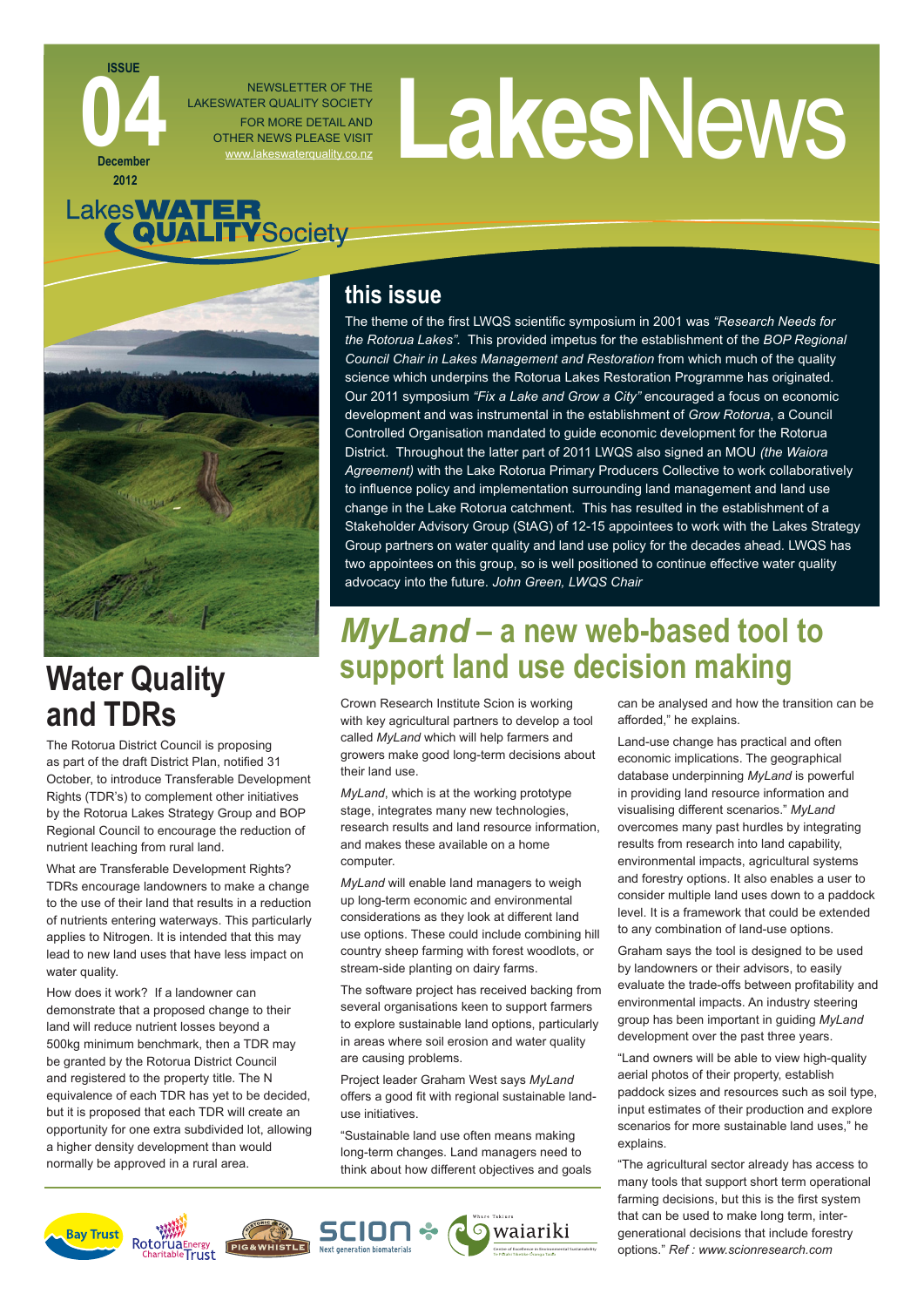#### **Destratification**

*Grant Tempero, University of Waikato* Lake Rotoehu is a eutrophic lake located in a mixed forestry and agriculture catchment. It is a warm polymictic lake with a surface area of 8 km2 and a mean depth of 8 m. The 3-year average Trophic Level Index (TLI) for Lake Rotoehu has been above 4.5 since the early 1990s. The TLI target for the lake is 3.9 according to the Bay of Plenty Regional Council Regional Water and Land Plan. As part of the Lake Rotoehu Action Plan, formulated in 2007, two destratification devices were installed in Lake Rotoehu in July 2012. The purpose of these devices is to entrain water from deeper waters and lift it to the surface, thereby mixing the water column and preventing deoxygenation of bottom waters and the associated nutrient releases.

While artificial de-stratification is a well-known lake restoration technique in the northern hemisphere, in New Zealand this method has not been attempted on the scale of Lake Rotoehu. A comprehensive monitoring programme was implemented in December 2011 to assess the effects of the de-stratification devices on the lake's ecology and nutrient chemistry. Monitoring included monthly sampling of several water quality variables at various point locations within the lake and also continuously across the lake, as well as high frequency data from one central location.

# **Lake Rotoehu Aeration Trials**

The regional council is trialling a new method to reduce the impact of nutrients that settle on the lakebeds.

Over the course of a year changing water temperatures within the lake and a lack of oxygen in the deep waters can cause nutrients on the lakebed to release back into the lake. This can contribute to algal blooms. A method of aeration is being trialled to mix-up the lake waters to prevent the release of lakebed nutrients.

This technique, adapted for specific local conditions, uses large air pumps to push air into the lower levels of the lake to mix up the water. This helps stop the release of nutrients from the lakebed. Trials on Lake Rotoehu are being undertaken to assess how this innovative intervention can be used in Lake Rotorua.

The trial will test for flow, velocity and distribution. This will have no effect on lake water quality but will provide the information needed to upgrade the hydrodynamic lake model which the University of Waikato is running. The trial work to test the impact upon destratification of the lake will take place over the summer of 2012/13; weather conditions over that period will influence whether further assessment will be required. The next step will be to test the application of this technique on Lake Rotorua itself.





#### **Weed Harvesting**

Lake Rotoehu's water quality continues to improve with no algal blooms over the last three summers.

A large factor in the improved water quality is weed harvesting. This will be the fourth year of weed harvesting in Lake Rotoehu and expectations are to remove 1,500 – 3,000 tonnes of hornwort from the lake, thus removing between 3.5 and 7.0 tonnes of nitrogen.

Weed harvesting is scheduled to commence in March 2013 when the weed is most prolific and the maximum benefit for water quality is obtained.

#### **Lake Rotorua**

Lake Rotorua's water quality continues to improve with the 2011- 2012 monitoring year showing the best water quality in decades. This fantastic result is likely to be due to a cold and windy summer which stopped nutrients on the lakebed being released in combination with significant alum dosing of the Utuhina and Puarenga streams. More information and modelling are required to better understand the effects alum dosing is having on lake water quality.



# **Constructed Floating Wetlands**

Two of the largest floating wetlands have been constructed for Lake Rotorua and Lake Rotoehu. Lake Rotoehu now boasts a 2,800 m2 floating wetland. The wetland was built from more than 364,000 recycled plastic bottles and planted in native wetland species sourced from around the district. The roots of the plants reach into the water, removing nitrogen as the plants grow. The Lake Rotorua wetland is about the size of one-and-a-half rugby fields and spells out 'Rotorua' in giant floating letters. More than 20,000 native plants have been sewn into the constructed wetland. Lake Rotorua's wetland is currently moored at Sulphur Point and when fully established it will be towed out to its final spot near the airport. Once established, floating wetlands will reduce nitrogen and phosphorus in the lake. Floating wetlands also provide additional benefits such as a nursery for koura, nesting options for birds, enhanced fisheries and wave dampening.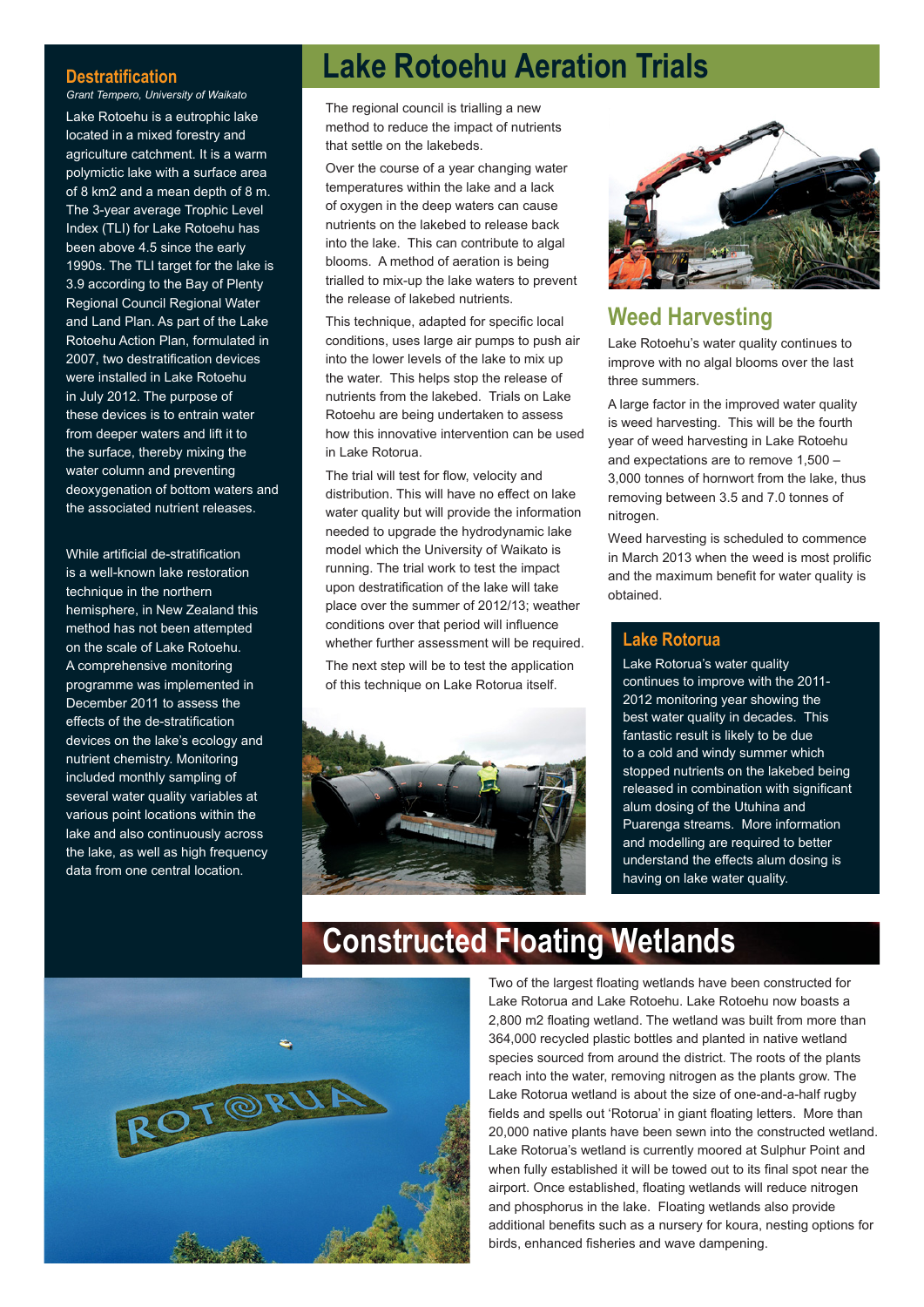## **Waste Water Treatment Technology TERAX technology successfully piloted**

In partnership with the Rotorua District Council (RDC), Crown Research Institute Scion has developed and successfully tested a technology, called TERAX™, to treat solid organic waste.

Developed here in Rotorua, this clean technology, invented and patented by Scion, is a world-leading technology for the treatment of organic wastes. Its combined environmental and economic benefits are greater than other known waste management technologies.

TERAX™ comprises two steps. A biological stage pre-treats the organic waste and decreases the volume of solid material. Secondly, a high pressure and temperature process breaks down the waste material to derive useful industrial compounds. The final products can be used as building blocks for bioplastics, bioenergy, fertilisers, or for electricity production.

A pilot plant located at RDC's wastewater treatment facility shows the technology can reduce over 95% of waste volume. In addition, the TERAX™ technology detoxifies the sludge waste stream, kills pathogens and produces sterile outputs.

It is a new high-tech solution to an old problem. Landfilling of organic wastes such as sewage sludge is an increasingly expensive and environmentally unsustainable option for local bodies and now strongly discouraged by the Government via the Waste Minimisation Act 2008.

However, only a small fraction of New Zealand's 2.5 million tonnes of organic wastes and sewage sludge are being diverted away from landfills. The underlying causes for this failure lie in the economics, performance and market constraints of existing technology options. This poses a major cost and challenge for territorial authorities and industries like pulp and paper, dairy, horticulture and meat processing.

Scion's General Manager for Sustainable Design, Dr Trevor Stuthridge explains:

"TERAX was developed to overcome the current limitations to organic waste diversion by developing a process that ensures substantial volume reductions, energy and chemical recovery and harmful contaminants are destroyed or segregated. The need for this sort of technology from territorial authorities was loud and clear".

Scion had a ready and willing partner on its doorstep to help trial the technology. At the same time that promising laboratory-scale experiments in treating pulp waste were being completed at Scion, RDC was searching for a solution to reduce the volume and cost of sewage sludge reaching landfill. reduce leachates entering waterways (such as Lake Rotorua) and to lower the costs of wastewater treatment.

Rotorua is already something of a leader in organic waste management. RDC was the first council in the country to construct a composting facility for sewerage derived biosolids some 20 years ago. In 2008 RDC partnered with Scion to undertake research on hydrothermal deconstruction technologies that could be applied to its municipal waste. In the following year, laboratory-scale trials of the process were completed with very promising results.

In August 2010, the partnership was awarded \$1 million over two years from the Ministry for the Environment's Waste Minimisation Fund. This was for the successful development of the pilot plant. With 18 months of trials completed, pilot plant results show sludge being sent to landfill would be reduced from 8,500 tonnes per year to approximately 275 tonnes (a 95% reduction). The net benefit would be a 50 to 75% reduction in current costs of disposal, saving \$700,000 per year. In addition, use of TERAX™ products by RDC could save an additional \$600,000 in wastewater treatment chemical costs.

For New Zealand, the technology has potential to reduce volumes of organic material going to landfill by over 60%, with sewage sludge reduced up to 30-fold. For larger cities, the savings approach \$25 million per year and landfill life extended by 30 years.

In late 2012 plans are in place for a full scale demonstration plant at RDC's wastewater treatment facility. At this scale, all of Rotorua's sewage sludge would be processed through the TERAX™ technology. For RDC, not having to dispose of these wastes on land will eliminate the environmental risk and offer a more culturally acceptable option.

Eventually it is hoped that an additional full scale TERAX™ plant can be constructed, possibly at the landfill to process municipal solid wastes. Mining of the landfill for processing is even a realistic possibility.

Since this New Zealand-developed technology is a step-change in the economics of organic waste management, it should inspire territorial authorities and primary industries to further explore new ways of converting organic waste into valuable products and energy.

Both RDC and Scion recognise the potential for taking this technology beyond just Rotorua's needs and into other industries, such as wood processing and horticulture where large quantities of organic wastes are produced.

Meanwhile, Stuthridge says, Scion has received numerous enquiries from interested parties both in New Zealand and offshore.

More information, including YouTube videos showing the TERAX™ pilot plant, is available at: www.scionresearch.com/terax









### **Nitrogen removal from geothermal spring**

Currently 30 tonnes of nitrogen enters Lake Rotorua annually from the Waiohewa Stream due to geothermal activity.

A de-nitrification plant (above) was built at Tikitere in January 2011 to test the performance of removing the nitrogen from the stream before it enters the water. A major plant revamp occurred this year to solve sediment and pH issues. If successful this intervention could remove a large portion of the nitrogen from the geothermal spring before it ends up in the lake. Another option is using the locally mined zeolite to absorb ammonia in the water before it converts into nitrate. This option was explored several years ago but there was no use for the waste product so it was discarded at the time. With changes in the fertiliser industry in New Zealand there is now potentially a use for the waste product. So in 2013 we will be relooking at this method.

The 2013 zeolite trial will extend the original work undertaken six years ago where zeolite demonstrated to be effective at absorbing ammonia. The new trial will test a range of flow configurations to find the optimal operating conditions. When these are established, and if the results of the trial are positive, then further testing will be undertaken on a larger scale.

The trial results will be compared with the de-nitrification work to determine which option will provide the best long-term process for a full scale plant to remove nitrogen from the Waiohewa Stream before it enters Lake Rotorua.